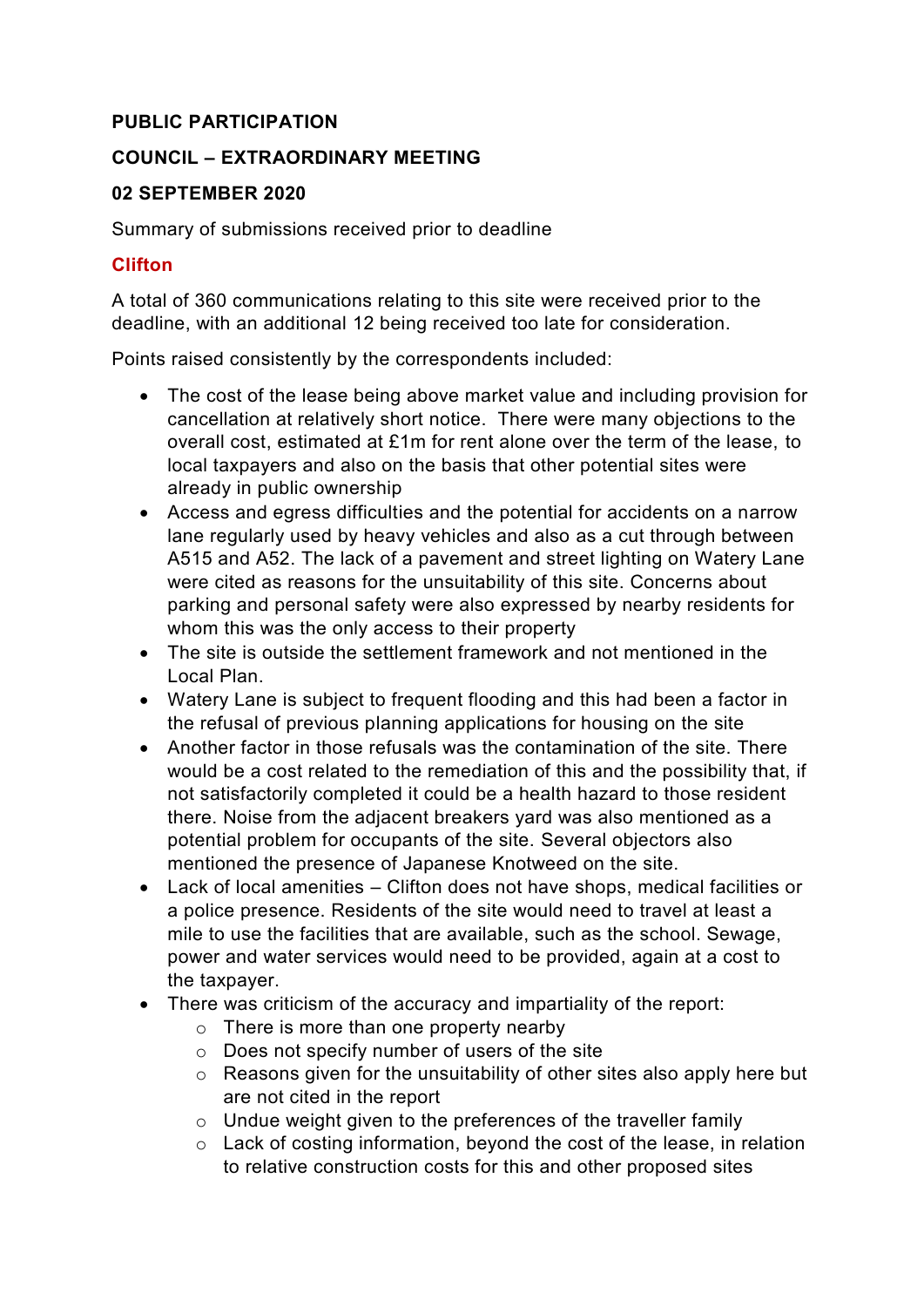- Some objectors believed that the proposal contravened government guidance for the selection of appropriate sites in several ways
- Lack of consultation and a perception that this report was being pushed through under cover of the reduced public participation arrangements instigated by the Council during the Covid-19 pandemic.
- Number of proposed pitches and potential to accommodate up to 40 people is disproportionate to the size of the village
- Concerns regarding crime and increased anxiety, particularly for elderly residents, based on experience of illegal pitches used by the family in the area.
- Proposed site is adjacent to the Clifton Goal for Royal Shrovetide and there were fears that this historic site would be damaged.
- Some correspondents were concerned about the impact of the development on local house prices and the saleability of properties in the area.
- This use of the site would remove one of the few potential employment sites available in Clifton
- The impact on wildlife was mentioned in relation to badgers, bats, foxes and rabbits
- Concerns for the safety of children on the site given the narrow road and lack of footway if they were to attend the village school.
- Local MP has publicly stated that she does not support the site.
- Site is only 200m from Derbyshire Dales border a central site would be more practical
- Supported as a permanent site by Derbyshire Gypsy Liaison that supports whole heartedly the land identified at Clifton and comments,

"although this may seem an expensive option, in actual fact it is not, as the other sites may have great difficulty getting services on at a reasonable cost.

We should be putting social need high on the agenda and also best value for money. Access to support in Ashbourne and other family members, living not far from Ashbourne therefore make the Clifton site ideal.

Regarding best value for money, DGLG think it is a mistake to make a temporary site at considerable cost, we should be looking now at the long term decision and make it. It has been 12 years since we identified this family with high needs.

Health and social care needs are pressing, ideally this family should be on a site for winter and have access to facilities."

# **Matlock Bath – Artists Corner**

A total of 8 communications relating to this site were received prior to the deadline

Points raised included: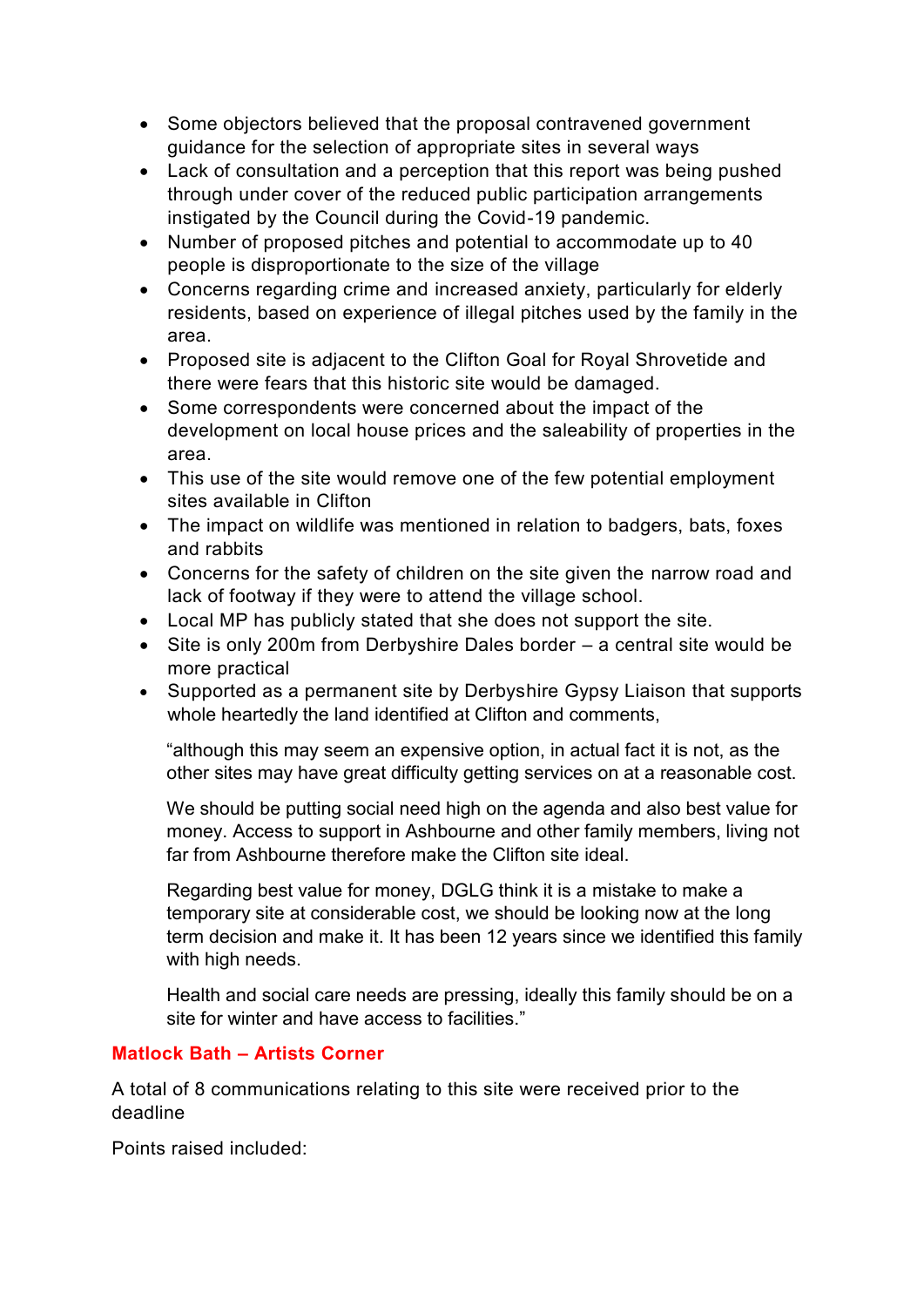- Pleased with removal from Temple car park but not happy with alternative nearby
- Long history of problems with illegal traveller sites in the village. Has an adverse effect on local businesses and, consequently, on the District Council's car park revenue.
- Parish Council concerned for residents who pay for parking spaces at Artist's Corner
- There is a need public consultation
- Proposed site it not big enough and has potential for fly tipping as open to river
- Artists Corner is Busy with tourists this will affect local businesses in Matlock and Matlock bath
- Suggestion that site be at end of station car park or top tier of temple walk
- Previous experience of barking dogs and generators used by travellers. Will add to mess left by tourists.
- Loss of parking space which is at a premium locally
- Littering and contamination of site
- Facilities being provided free of charge

# **Knabhall Lane, Tansley**

A total of 77 communications relating to this site were received prior to the deadline, with an additional 3 being received too late for consideration

The points raised included:

- Site is on a narrow lane in a very rural location. Increased usage by large vehicles would lead to deterioration of the verges and possibly the need to completely reinstate the road. Access would be particularly difficult in winter when this route is regularly affected by snow and ice. The entrance to the site is concealed and there is no street lighting.
- There are currently no amenities on the site and the cost of providing these was not included in the report
- Local amenities are limited, with no food shops in Tansley. A round trip of approximately 8 miles from the site would be necessary to buy bread.
- The ownership of the land is not clear and the Parish would like to have ownership of it, by way of a Community Asset Transfer, for use as allotments.
- A planning application nearby was refused because of its "unsustainable rural location.
- The site would have an impact on the caravan site business, opposite and other near neighbours expressed concern regarding the security of their animals and the potential for the residents to spread onto neighbouring land
- The lane is popular with jogger and walkers
- Badgers have recently returned to the site, having been absent for 10 years.